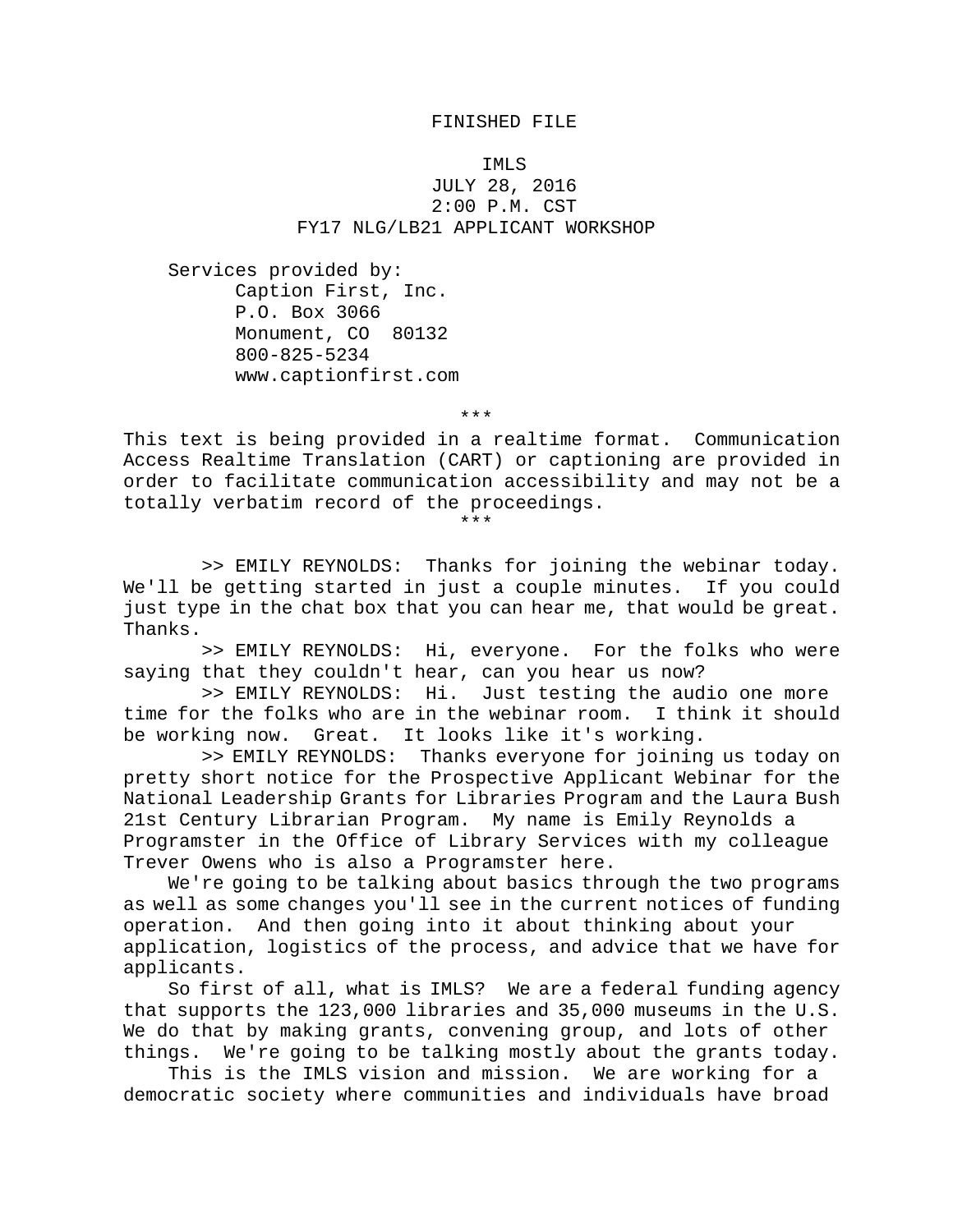public access to knowledge. And our mission is to inspire libraries and museums to advance innovation, learning, and cultural and civic engagement.

These are our current strategic priorities, learning, community, and content, which tie in a little bit to some of the themes that we'll be talking about for these grant programs. But they have been our themes for funding over the last several years, so they may be familiar to you.

So there are two different programs that we'll be talking about today. Both of which had Notice of Funding Opportunity posted today and both of which have deadlines on September 1. And the first of those programs is the National Leadership Grant for Libraries, which is a program that supports projects that address significant challenges and opportunities in the library and archive fields and have the potential to advance theory and practice.

We have listed on this slide some of the characteristics of successful proposals. We're looking for, and our peer reviewers are looking for, projects with national impact, significance in terms of current needs in the field, and projects that show strategic collaboration with a variety of partners. And also that show demonstrated expertise to successfully carry out the project.

So National Leadership Grants project are more likely to be sort of implementation projects in your institution, software development, and other activities. Whereas the Laura Bush 21st Century Librarian Program is more about professional development, education, and training.

And so this program is about supporting librarians and archivists that meet the changing and education needs at the American public and developing a diverse workforce of those professionals.

So this program, again, we're looking for broad impact, we're looking for collaboration and advancement of library practice. But the types of projects in this program are going to look a little bit different because it's focused on the librarians rather than advancing practice in the institution.

So for both of these programs, we have information pages on our website so you can see the links there. If you're in this webinar, you likely saw these links on the press release about the Notices of Funding Opportunity. But each of these pages has general information about the program, sort of a summary of each Notice of Funding Opportunity. They have contact information for staff for each program, which we'll also include at the end of this webinar. They each link to the Notice of Funding Opportunity and they link to webinar recordings. The recording of this webinar should be posted in the next couple of days.

You are eligible to apply if you're a unit or state or local government or nonprofit. You have to be located in one of the 50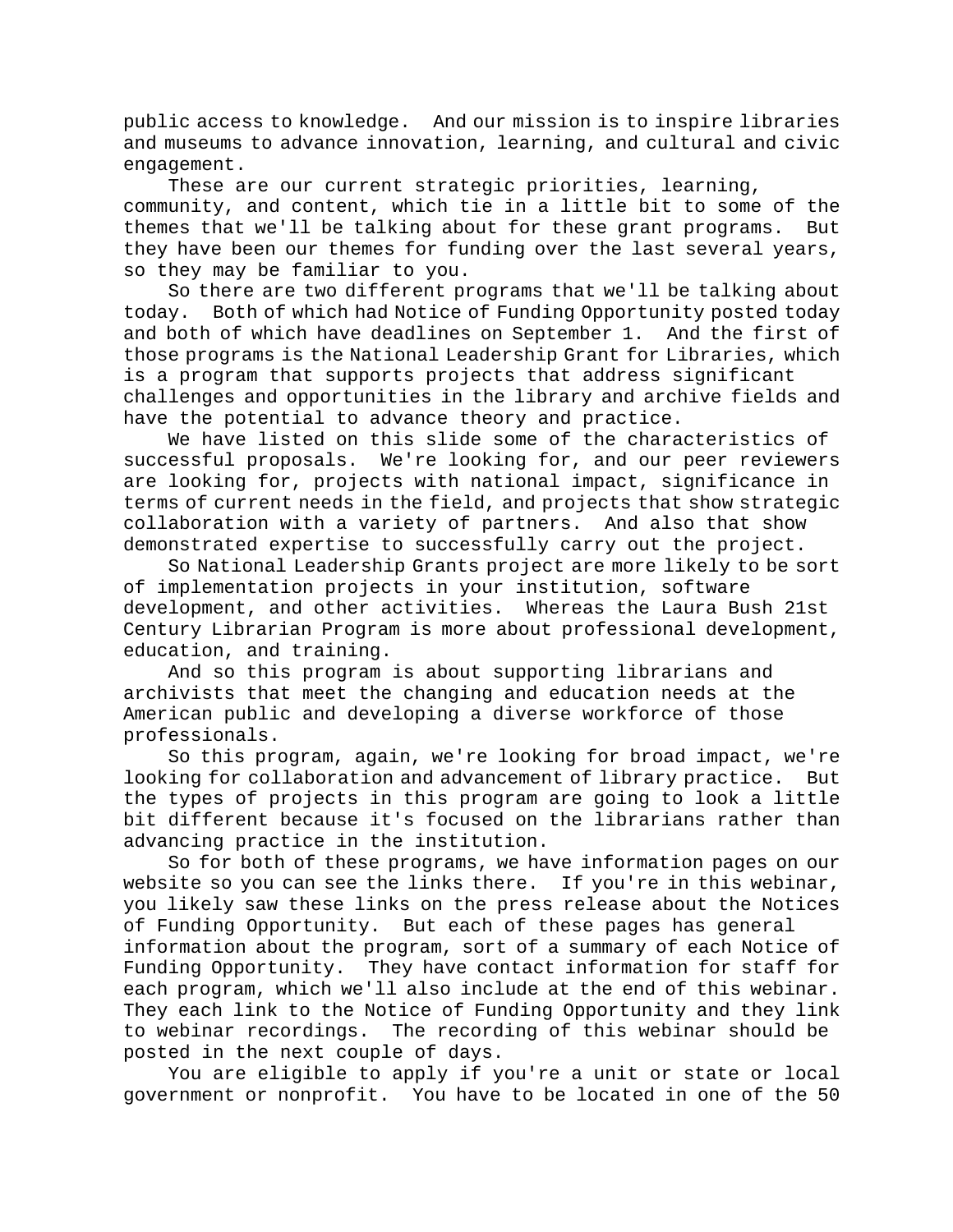states or territories, and you have to be one of the six types of organizations that are listed on this slide. So it's a variety of different types of libraries, academic units like graduate school, library and information science, library associations, and other organizations along those lines. We don't make grants to

individuals. Just the types of organizations that are listed here. And also note that the Laura Bush Program might have additional things for some of the programs so keep an eye out for the Notice of Funding Opportunity for that.

And on this slide are the types of entity that are not eligible to apply for IMLS funding. So if you're a federal institution -- and a federally funded institution doesn't mean an

institution that receives federal grants. It means if you're a federal agency, you know, the Smithsonian isn't eligible to apply for IMLS funding, for example.

You're also not eligible if you're a for-profit organization, are an individual or a foreign country or organization. Although, partnerships are certainly possible and encouraged with all different types of organizations. They just can't be the lead applicant on a project.

So what's new in the FY17? If you've looked at the notice yet, you may see new project categories for each programs. Those are Community Anchors, National Digital Platform, and Curating Collections. The National Digital Platform you may recognize from last year, but the other two are new. We also incorporated the Spark Grant into NLG and that used to be a separate funding opportunity that was offered once a year, and it will be offered twice a year now under the offerings of NLG. You'll see that as a category. We also reintroduced the pre-professional category to the Laura Bush Program. And that was a category for several years. It was removed a couple years ago, and we are putting it back.

So if you're deciding between applying for NLG or LB21, we have sort of a decision tree to talk you through here because folks sometimes get confused especially when they're offered at the same time of what the difference is between the two programs.

So the project is primarily about education and training for information professionals. And that might mean formal education or it might mean continuing Ed or working professionals. LB21 is probably the program that you should be applying to. LB21 is also the program that you should apply to if it's an early career research track for a tenure-track faculty member. But otherwise any other work of national significance to libraries, archives, and information science is probably a fit with NLG. But you should double-check the Notice of Funding Opportunity to make sure that it aligns with the different categories and priorities of the program.

So again, this is just another way of us representing that same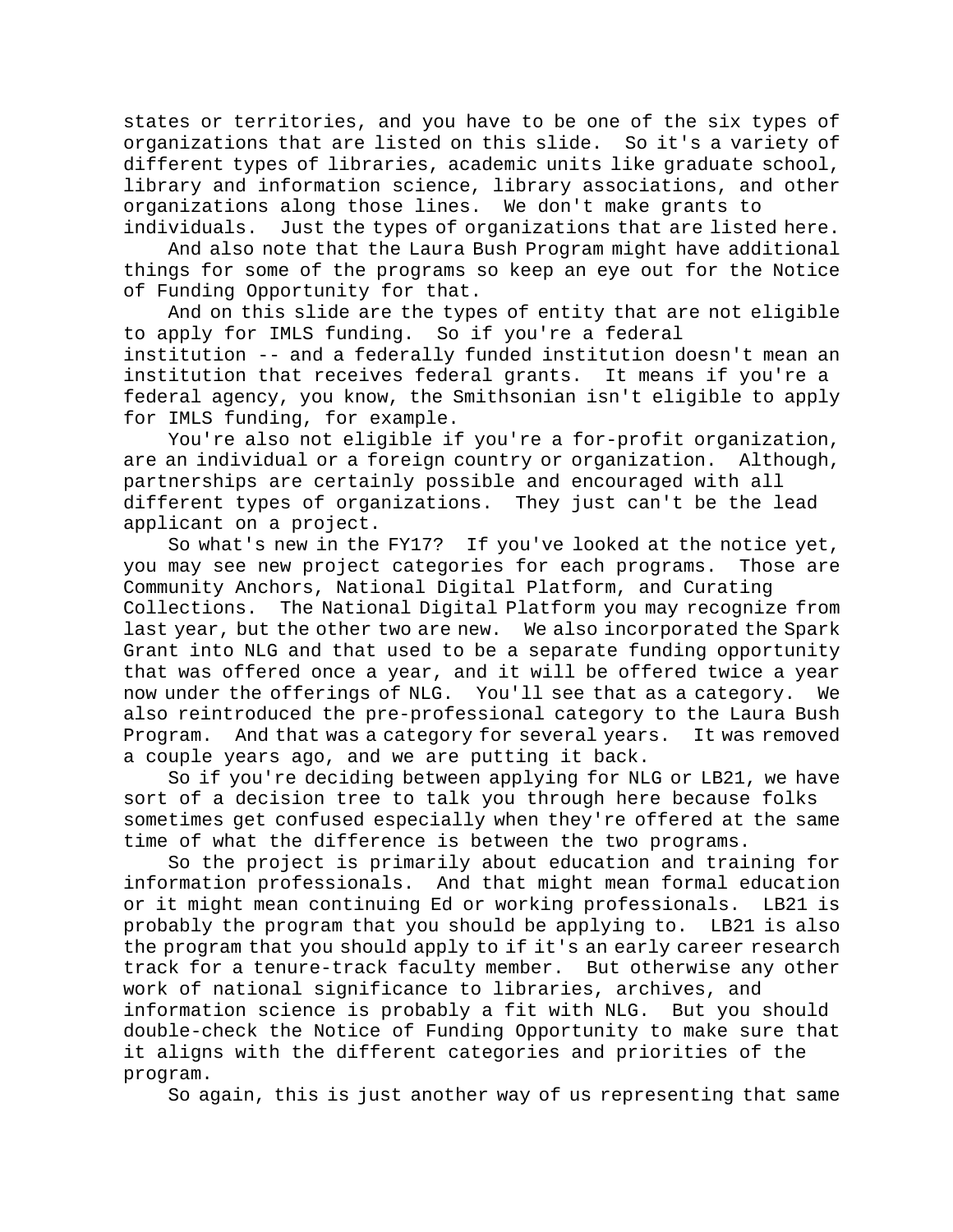bit of information looking at the different -- the primary purpose of your project and which program it's likely a fit for. Again, sort of educational programs for librarians and archivists are going to fit under LB21. And more practice-oriented tools, research, model, services, will be a better fit for National Leadership Grants.

So each application for the National Leadership Grants and the Laura Bush Program has to select a project category from the following three options, Community Anchors, National Digital Platform, and Curating Collections. And so I'm going to talk a little bit about each of those since they're new or changed from last year. And these are the sort of content areas that we are thinking about funding this year.

So the Community Anchors category is for projects that advance the roles of libraries as community anchors that provide civic and cultural engagement, facilitate life-long learning, promote digital inclusion and support economic vitality through programming and services. The caveat is that the benefits of these programs can't being limited to the local community but need to also advance national practice.

So I think we're going to see a lot of projects in this category with a variety of community partnerships really thinking about how the library can serve in this anchor role in creating a tool or models or training for librarians to facilitate that. But again, projects that are replicable in other environments or that won't have a benefit outside of the local community.

The second project category is the National Digital Platform which has been a category for the last couple of years. And in that category, we're interested in projects that create, develop, and expand the Open Source software application that libraries and archives use to provide digital content and services to all users in the United States. These are projects that are developing software or building infrastructure to support the digital work being done in libraries.

And you can see, you know, examples of projects that we've funded in this area over the last couple of years on our website.

And finally, the third category is Curating Collections. That can have a significant national impact on shared services for preservation of management and digital library collections and content. Projects that are focused on selection or doing local work on a selection can be supported through this category. We also can't support digitization or pre-digitization activities like pre-inventory collections. But again, looking at those collaborations and the sort of communication required to do a project and then also make it nationally relevant and sort of raising the bar for libraries and archives across the country.

So these are all sort of new or mostly sort of new things for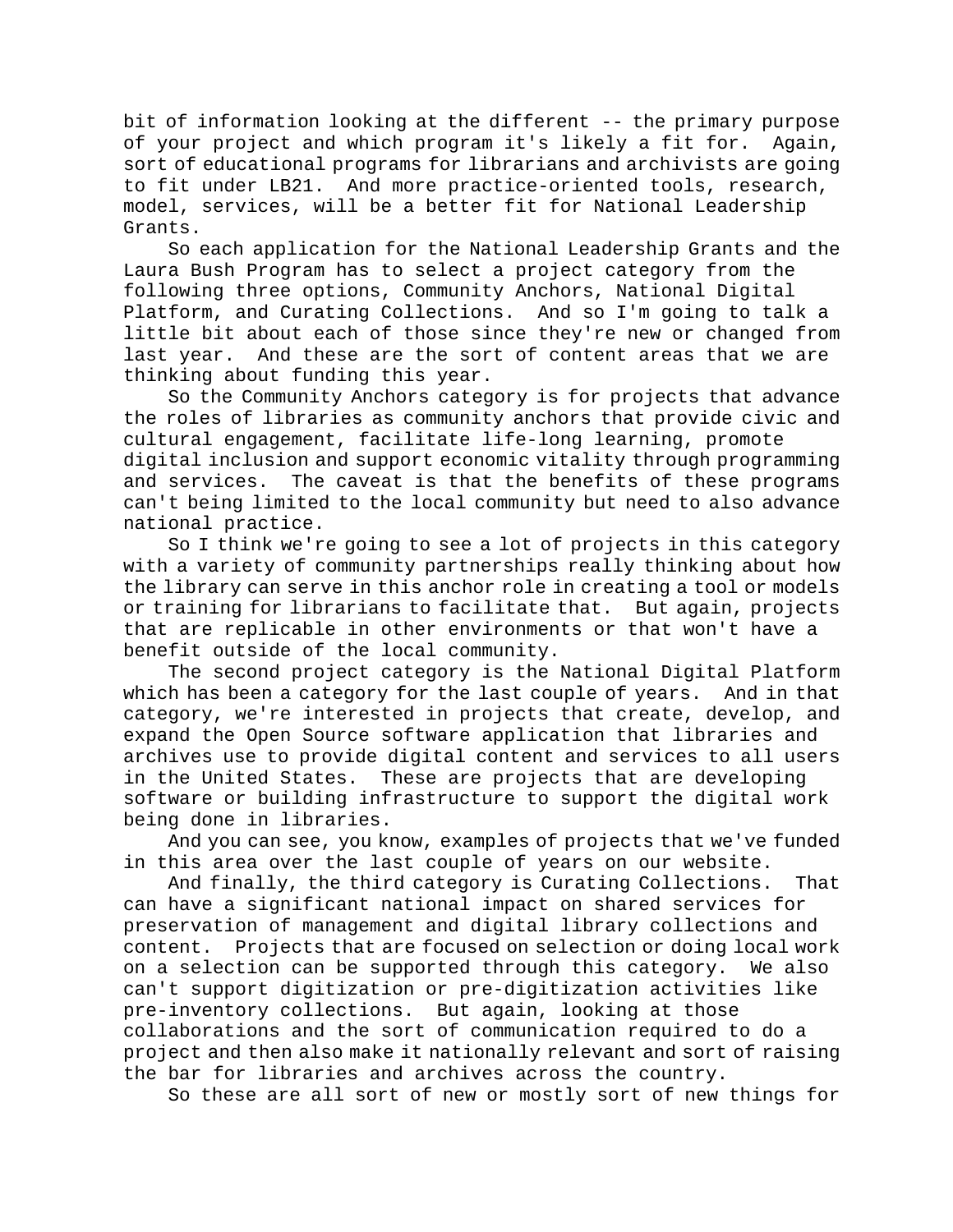these programs. So we have a series of blog posts we'll be posting over the next few days about each of them. Today we've posted a sort of overview post that goes over all of the different projects, categories, funding categories, and project types. But then there will also be individual posts about each of the project categories that I just spoke about to provide a little bit more context and sort of highlight some of the changes in the Notice of Funding Opportunity.

And with that I'm going to pass it over to Trever.

 >> TREVER OWENS: Great. So happy to share a bit more here as we go through. And so the first other element is that the Laura Bush 21 Century Librarian Program requires another set of categories. These are project types. So pre-professional These are project types. So pre-professional projects that would focus on any part of the sort of pre-school trajectory of sort of thinking about the future of the library profession. So it could be programs for college students or even in earlier grades for recruiting -- and you may know from the legislation of our program, diversity is sort of a core component of that, so diversity, if there is a lot of projects to think about that sort of through the pre-professional levels. And then the Masters level which are focused on projects that have to do with sort of innovations and development and curricula and programs for formal education of librarians.

And then the Early Career Development Grants are a very particular and highly competitive niche of the 21 Century Librarian Program which is for tenure-track faculty in library schools and the schools of information who are doing research and about their career development as part of the trajectory.

The last category is an increasingly large category in our program, which is continuing education. So that could be workshops or other kinds of, sort of, cohort model programs or residencies. Any number of things that are for people who are in the field or who have already graduated with formal credentials and are gaining opportunities to work and sort of refine their skills.

We should underscore the one point that Emily made earlier, the earlier career development projects do not have to be tied to a particular -- one cross-cutting category, Community Anchors, Curating Collections or National Digital Platforms. All the rest of these do need to be connected to cross-cut angles. The content area issues area components. So this is a shift for this program, but we had in the past been sort of talking about priorities across the two programs in NLG and LB21. And this year we're really firming that up and building in cross-cutting needs across the two programs.

A question on the side there about if federally recognized tribes are eligible? Yes. And there is a point there being -- there is two points that I should stress there. One is that there are -- that we have Native American Grant Programs that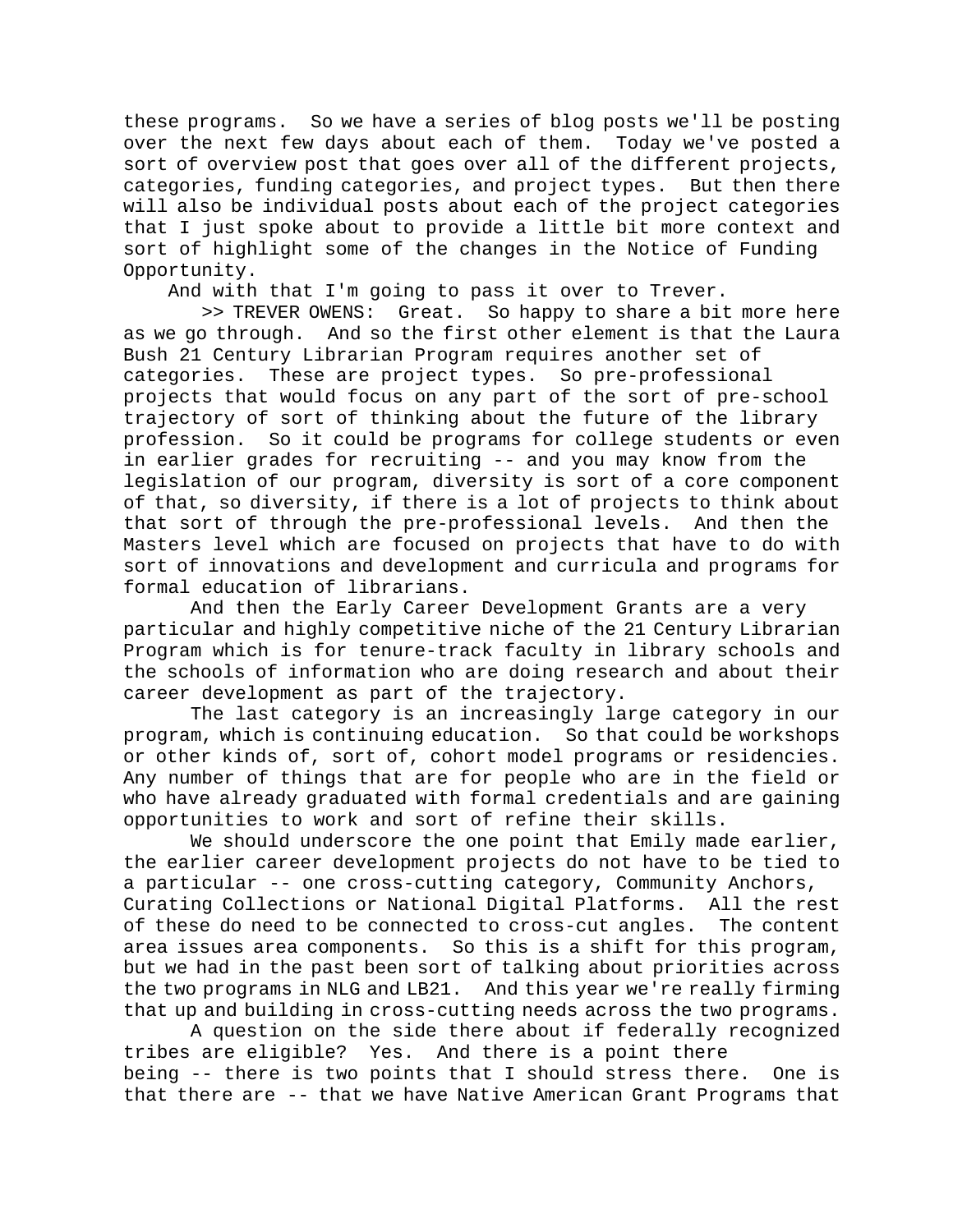are specifically targeted towards tribes and Native American communities, and so those I would encourage you to look into those programs in particular. But there are also -- tribes are eligible to be in these programs. It's just the same way that a state or local government is eligible because they have a library or archive. So it is the library or archive doing the work but the administrative would be the tribe in this case.

Okay. So now moving on to another sort of vector in this description of the way it is categorized. And the blog post that Emily mentioned earlier does a nice job of breaking this down. And all of this is really spelled out in detail in the Letter of Notification Funding Opportunity. So feel free to let this wash over you and sort of get a sense of all these different things. I realize it's a lot of different information. But what we're giving you is really sort of the way top of the full Notification of Funding Opportunities that you're going to want to dig into in depth.

So the funding categories in NLG and LB21 are listed here. The first one is Sparks Grant. They're only in NLG and they used to be an independent sort of notification of funding opportunity, but now we're going to have them twice a year with our two times a year cycle. So the Sparks Grants are Rapid Prototyping Grants, small cap on the amount of money. Then Planning Grants, which are sort of for preliminary planning activities which many people sort of think about as sort of planning for a grant. We're increasingly supporting people to think about planning activities in many directions. It may well be that the results of planning activities are enough to spur investment into a local community to take care of a project or to -- you know, it might be a state or another funder. So don't think about them nearly as planning for a final grant, but for as planning for figuring out an issue area and bringing people together.

With the Forum Grant which are convening the stakeholders, the National Forum Grants are a bigger Planning Grant that bring in more groups to try to figure out some national agenda in any number of issue area. A national certificate, if you want to bring together a bunch of different stakeholders. In some cases, it's a single meeting and do all the work up to the meeting. And other cases, there might be two or three meetings over the course of the period or some virtual meetings. But it's something that results in establishing of sort of a shared area of work and libraries.

And then the last two grants are Project Grants and Research Grants. These are the two grants that go for more than a year. So you can have one two-year project. In the case of Doctoral Programs and the 21 Century Program, they can be four years long. But the Project Grants and Research Grants are sort of the larger awards we can make in these programs. It's generally more competitive the larger the request for federal funds to come with all of these. And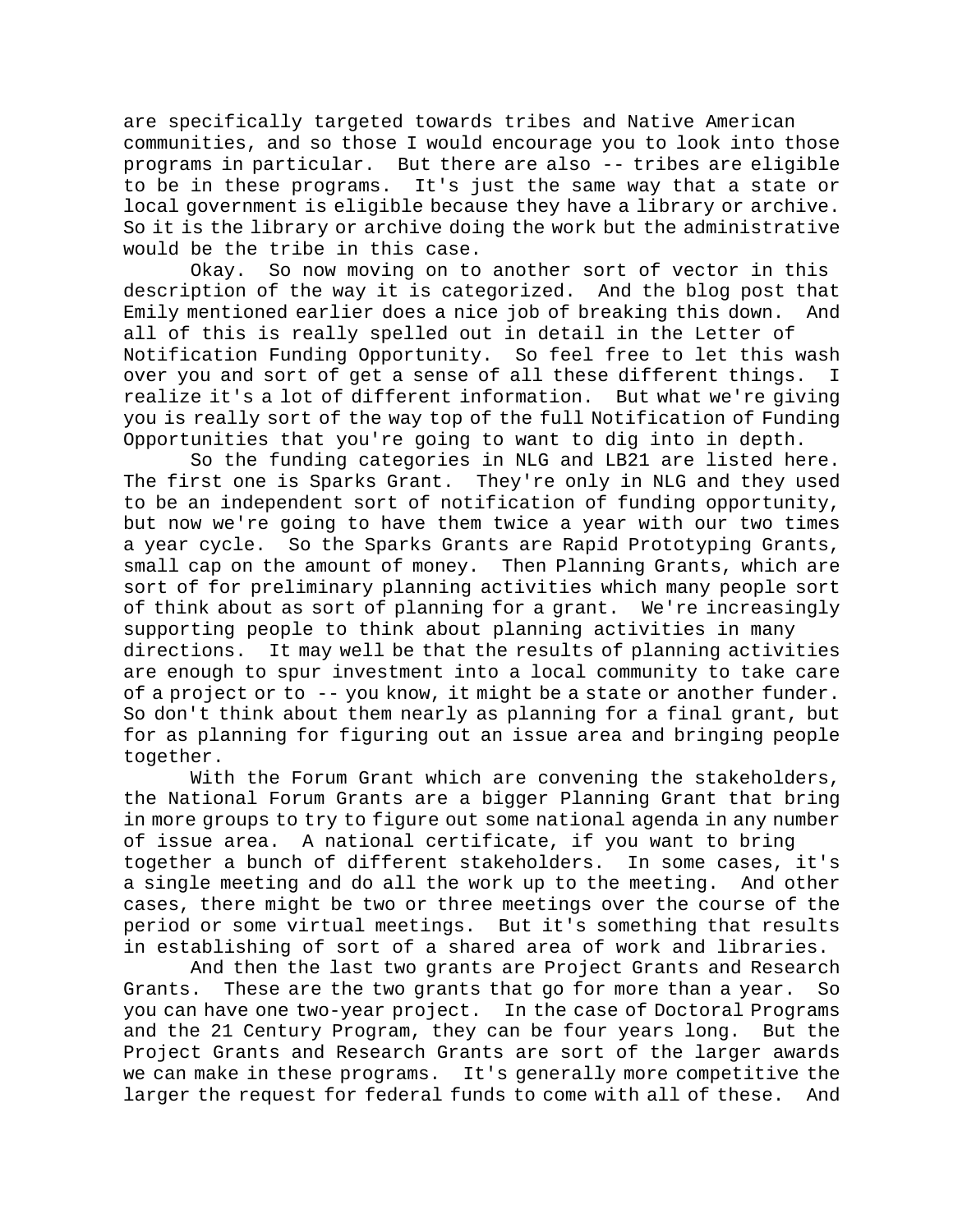in these cases probably grant or development work in the National Leadership Grant that is going to be very much -- any of these are interested in national impact for libraries. Emily shared some of those cross-cutting elements of successful projects, so I encourage you to look and sort of soak those in.

And the Research Grants are -- are investigating key questions and issues in library and or archive information finding practice. And so that is a space where you've got specific research methods and you are going through all the right ways to try to answer a question that is going to -- going to be vital and important to the library and the community. And in those cases, a lot of the work we end up supporting because of the nature of the agencies. It's much more sort of applied work as opposed to basic science research.

So in that sense, if you are looking at -- if there are other federal funders that do a lot more basic science research, it may be more appropriate to be working with them if you're really pursuing a basic research agenda. Again, everything needs to connect back to the cross-cutting categories for the research.

So here are the funding levels that are associated with each of these. The Sparks Grants are up to \$25,000. The National Leadership and Planning Grants are up to \$50,000. Forum Grants up to \$100,000 in those programs. Project Grant, up to 2 million And with Research Grants there are the same. We do underscore that those kinds of projects -- we have made very few 2 million dollar awards. So it's definitely a feeling that allows a lot of flexibility, but there is a limited pool of resources that we have and so when reviewers being looking at these things, there tends to be some sense about the extent to which products are getting through the most angular part of how they're thinking about things.

 >> EMILY REYNOLDS: Also, just in for a second. There is also sort of a value-proposition argument that comes into play with each of these. But if you're to propose a project asking for a million dollars, the amount of, sort of, national impact and dissemination that we're going to see is going to be a great deal higher than if you're proposing a \$25,000 Sparks project to sort of cast a new approach. But in addition to what Trever was saying, the sort of case for national impact has to be much greater if you're asking for a larger dollar amount.

 >> TREVER OWENS: And with that, that's a great point. Thank you for bringing that up. And I ask you that, ultimately, it's not like we have a lot of money that we're able to sort of put into play for these projects. Ultimately, the grants are, the library funding in the U.S. In fact, a relatively small portion of it. So functionally, the way the programs are designed by legislation is to try to have a catalytic effect across the country on library services and the profession. And so in those cases, the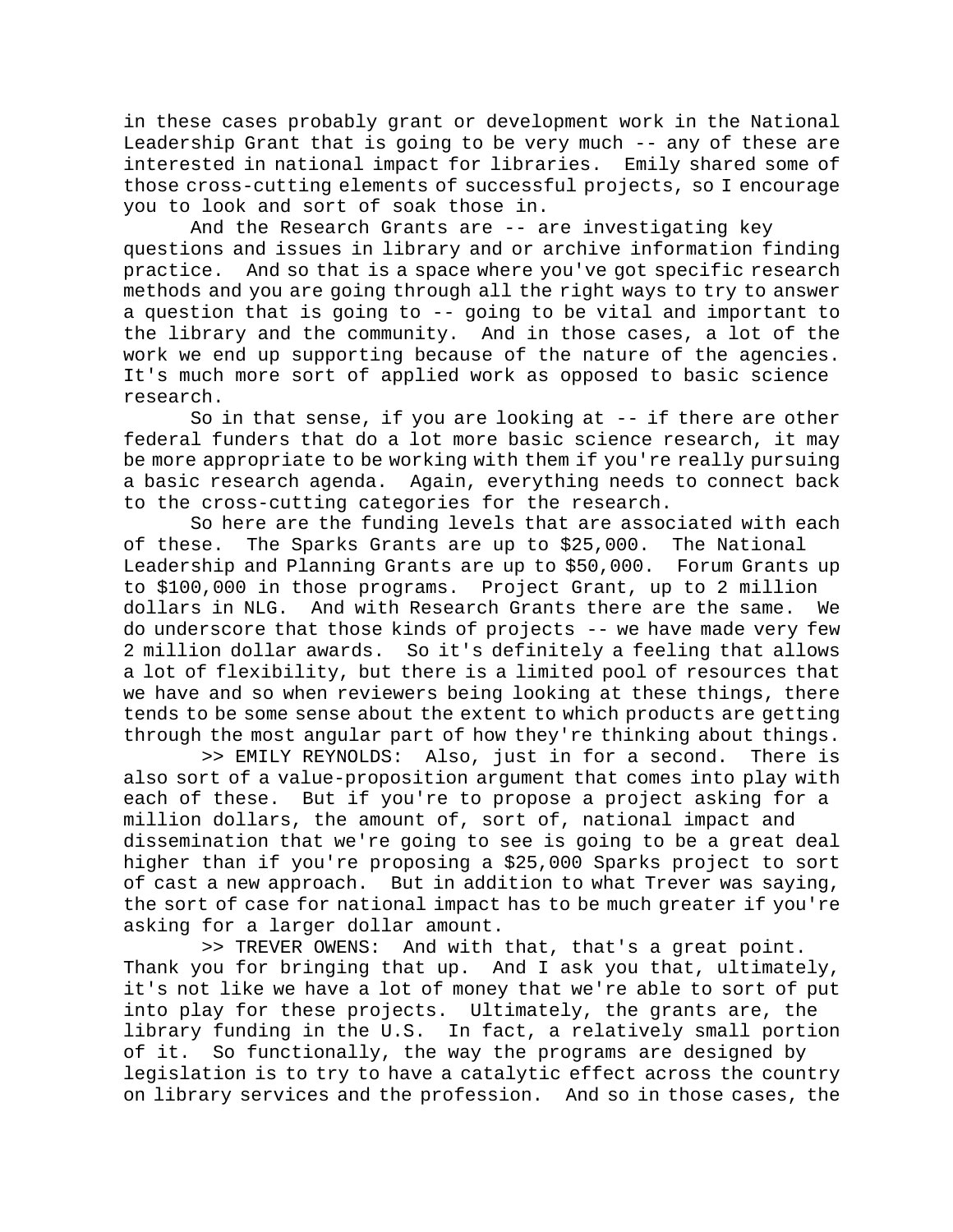bigger the project the more it has to be demonstrating the catalytic national impact as it goes. It's important. All the projects, so it's increasingly important the larger they are. You can see the 21 Century Librarian Project can be projects up to a 1 million in Project Grants and up to \$500,000 in Research Grants.

There was a question -- (Speaking off mic). So we wanted to share a little bit how cost sharing worked in these programs. The amount that cost share that comes in on a project is not considered in the review of the application, but it is an eligibility criterion for certain NLG and LB21 projects. So fill this out very specifically. So you have to provide 1:1 cost share for both programs, except when the project is a research project. So research projects are not required to provide any cost share or matching funds. That's sort of a term we're using here.

You're also not required to provide cost share if the application is requesting less than \$250,000 of federal funds. So if you have a project that is \$249,000 in the 21 Century Librarian Program or Leadership Program, you do not have to come up with any cost share for it. If you go one dollar more, you have to provide \$250,000 in cost share. So that then becomes a \$500,000 project because you're matching the funds 1:1 and that will be reflected in the project and how it's all put together.

The other element that is there is the LB21 Project, the 21 Century Librarian Program, applicants are not required to match requested funds for student support. There is a detailed definition of how student support works in the Notification of Funding Opportunities, but the point there conceptually being that you can have larger projects that sort of match the money that's going into administrative programs. But the money that's going directly to the learner is not required to be matched in that program.

So with this, I'll pause for a second to get to some of the questions. So would you help me define national impact and far reaching? If you go back to the Notification of Funding Opportunities, there is a bit of an element about this. But the other thing that I would stress is that, ultimately, we rely very much on the expert reviewers coming from the field with subject-matter expertise. So people practicing in the field in libraries and archives and people who are sort of academics working in these too. So what I would say there is you need to be making a case to them that this could have an impact outside of the particular local outcomes that may be in play. So if you are working on a project in a region or an area, it's important to be very clear how the resources and funds on the project are not focused on a sort of local project or a particular niche area that wouldn't have significance broadly to the field. That's sort of the case you're making based on the area that you're working in, and the academics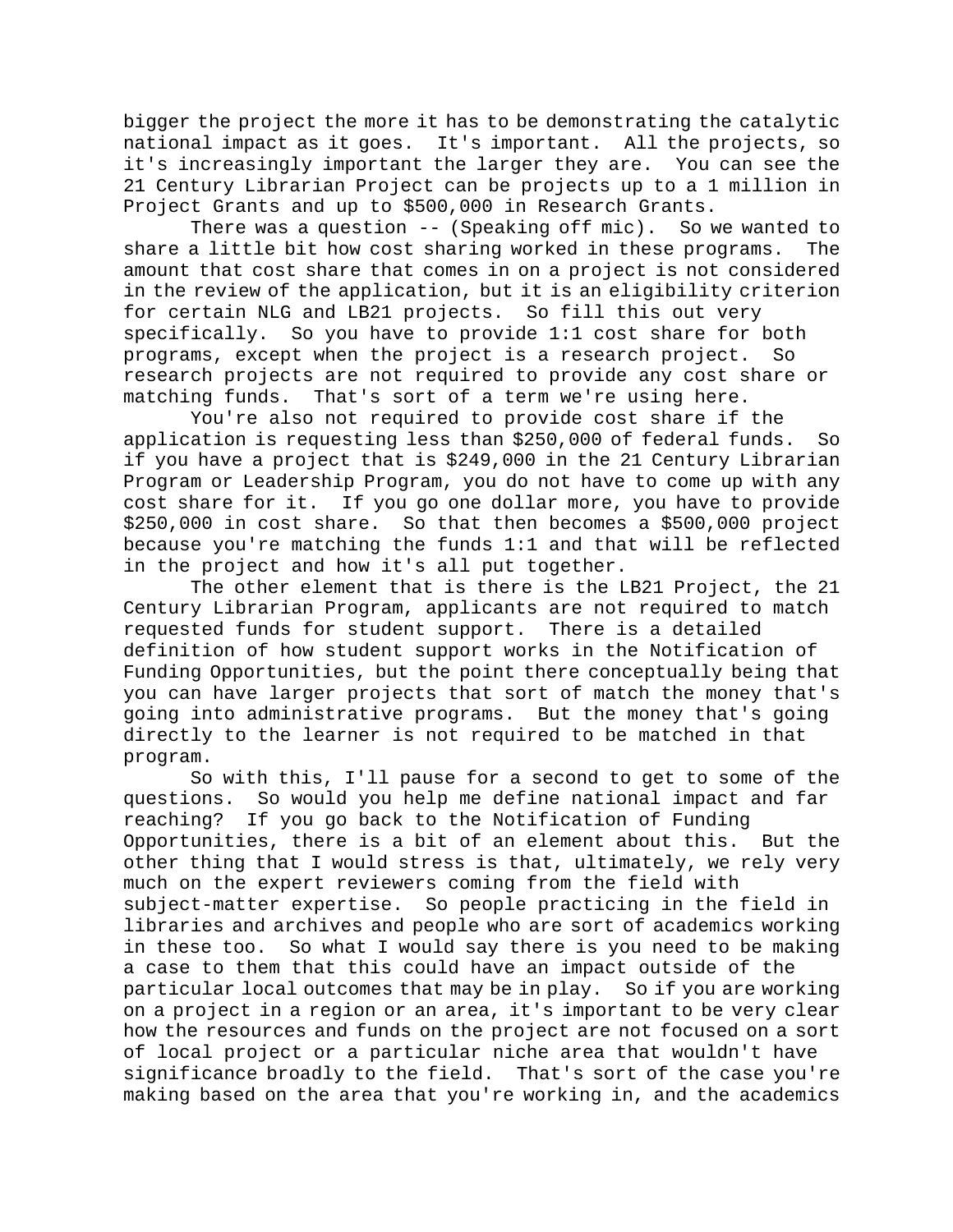are the reviewers based on the Notification of Funding Opportunity. So I would encourage you to parse the notification of a successful project, and I guess significance is also a characteristic of a successful project.

Parse that closely and think through that. And I would also encourage you to look at the proposal that was mentioned from previous projects is up on the website. When we find projects, we're trying to, more and more, actually publish the two-page proposal and full proposal. That's up on our website, and you can see examples of how people made the cases for the national significance impact of the work.

I would stress one of the pitfalls that we frequently see is, one, this is a particular issue for the Curating Collections area focusing on digital collections. Some folks will try to make the case that their collection is so important or great that it is of national significance and say providing access to it online would have a national impact. That does not work well in general because the implication here is, what impact does this have on library services and the profession across the country?

So not so much under the context of, wouldn't it be great, but how is the work that you're doing going to improve how libraries can do the work around the country? Or, you know, librarians do the work around the country. That would be one nuance of that.

For content-focused projects, it's not so much a significance of a particular collection or context but the implication of work for the field.<br>Right.

So a bit through our process, people might have been zoning out on what I said and reading the slide for a bit. But applications are due September 1. You have to provide us with three things for an application. The we need a  $SF-424$ . -- we realize this is a tight timeline. We're working more on the process and taking two-page preliminary processes twice a year. That's where we're at. This is one of those opportunities, and the next is in February. And then we're going to keep working to get more and more lead time to work on proposals, but I will underscore that this is coming up with a two-page part for your proposal, deciding what to put in the proposal -- notification of Funding Opportunities and we've got examples from previous years online, as I mentioned.

The next is the Program Information Sheet, which you can download. And that's a short form where you just check off a bunch of elements so that it's sort of the application. Any funds you apply for, any IMLS program you fill that in, and then, sort of, for sorting and collecting some general information about some of the financial information about your organization and things that fall into making sure that you're eligible.

So and the SF-424 is something where you just fill in elements of it online and it's through Grants.gov and it's submitted. You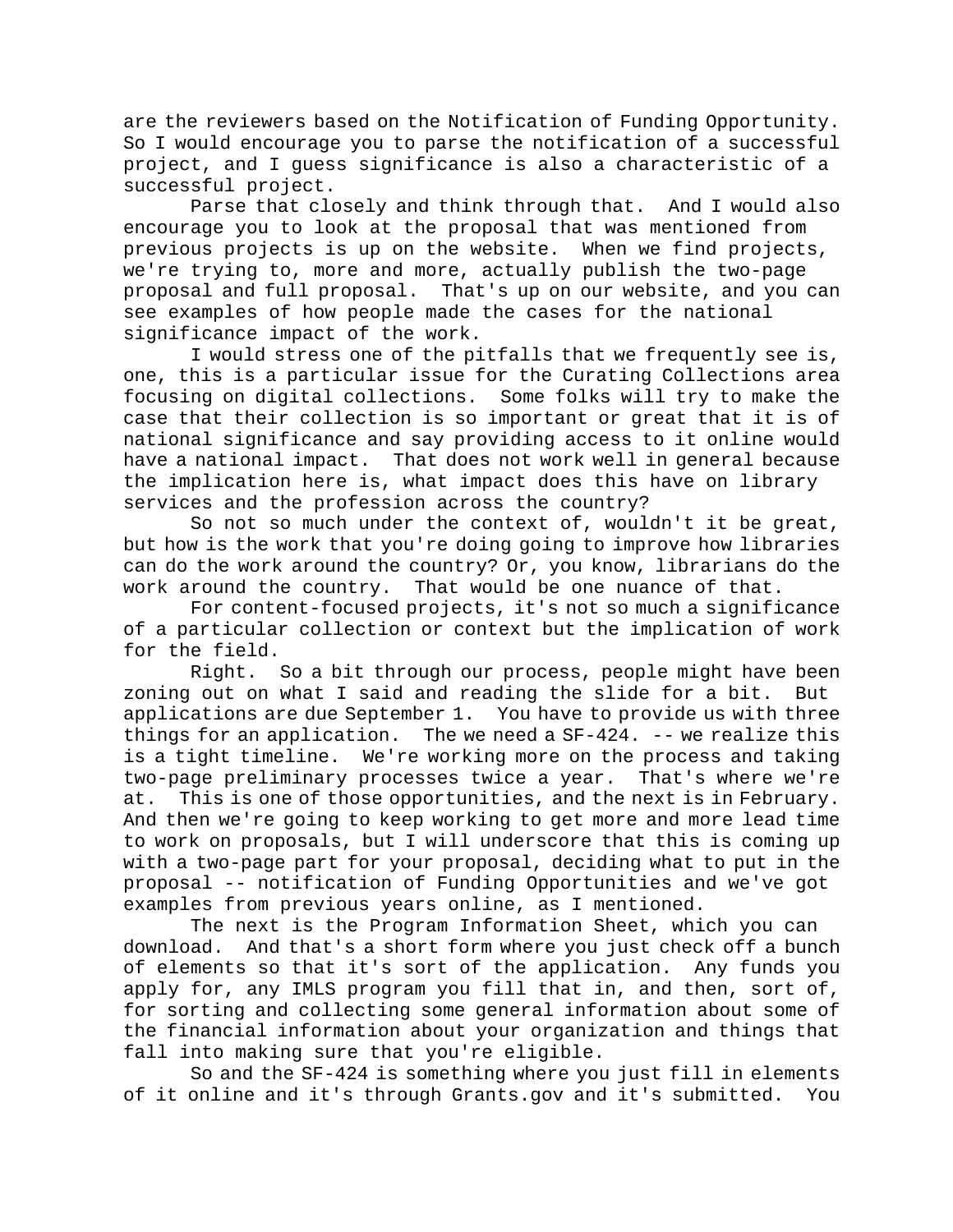have to submit the proposal through Grants.gov. If you've done this before and are set up with that, that's great. If you're not, you should get set up with that today. It's a process to make sure you're able to put things in. Once you receive the proposal, we go through peer review -- the two-page proposals. All applicants will receive comments on the two-page proposals, but relatively short because reviewers have to read a good chunk of these. It's sort of a process to try to weed them through is an ultimate safe time for applicants so that you're, you know, getting a quick response on some of the ideas.

All the applicants get those comments. Some of the applicants are invited to submit full proposals. You have to be invited to submit a full proposal. You can't just work up a full proposal and send it in. But if you were not invited to submit a full proposal, you will have an opportunity to come back in the second round in February. So you can reflect on those comments, think about them, and make a decision on whether or not you can refine the ideas and bring them back again.

So for those who are invited, and this is worth thinking through just because the timeline is relatively tight. So you'll want to think through this part before you -- right after you submit your two-pager, you want to have a plan in place for how you can run if you are invited. The full proposals are due January 13. The requiring components are all filled out. There is a lot more documents, a lot more supporting material, letters of support, schedule of completion, you've got to attend narratives of the product, a fully worked up budget. Those proposals come in and are then peer reviewed. This is a second round of peer review for the second phase.

All the applicants receive their reviewer comments and the funding decisions for these projects are announced in April of 2017, and it is still intended to be a pretty competitive project. An invitation is by no stretch of the imagination a guarantee of funding. It's an invitation. I think in the last round we're targeting sort of 50% to 60% of projects being funded out of the invitation. It's a really strong indication that you're really competitive. You have a much better shot than in the one-cycle process or the one-phase process that we used to run. The fundings were on the order of 10% to 15% of projects. But you do have to do -- you really have to put in the work because you're competing against the best of the best on the two pages.

So those funding announcements come out in April and the projects then start a month or two after that. It is worth stressing when you're thinking about your project design. From the date that you submit a two-page proposal, if you were successful all the way through the process, you get invited to do the full proposal, it goes out to review, comes in, we hand out rewards. You start working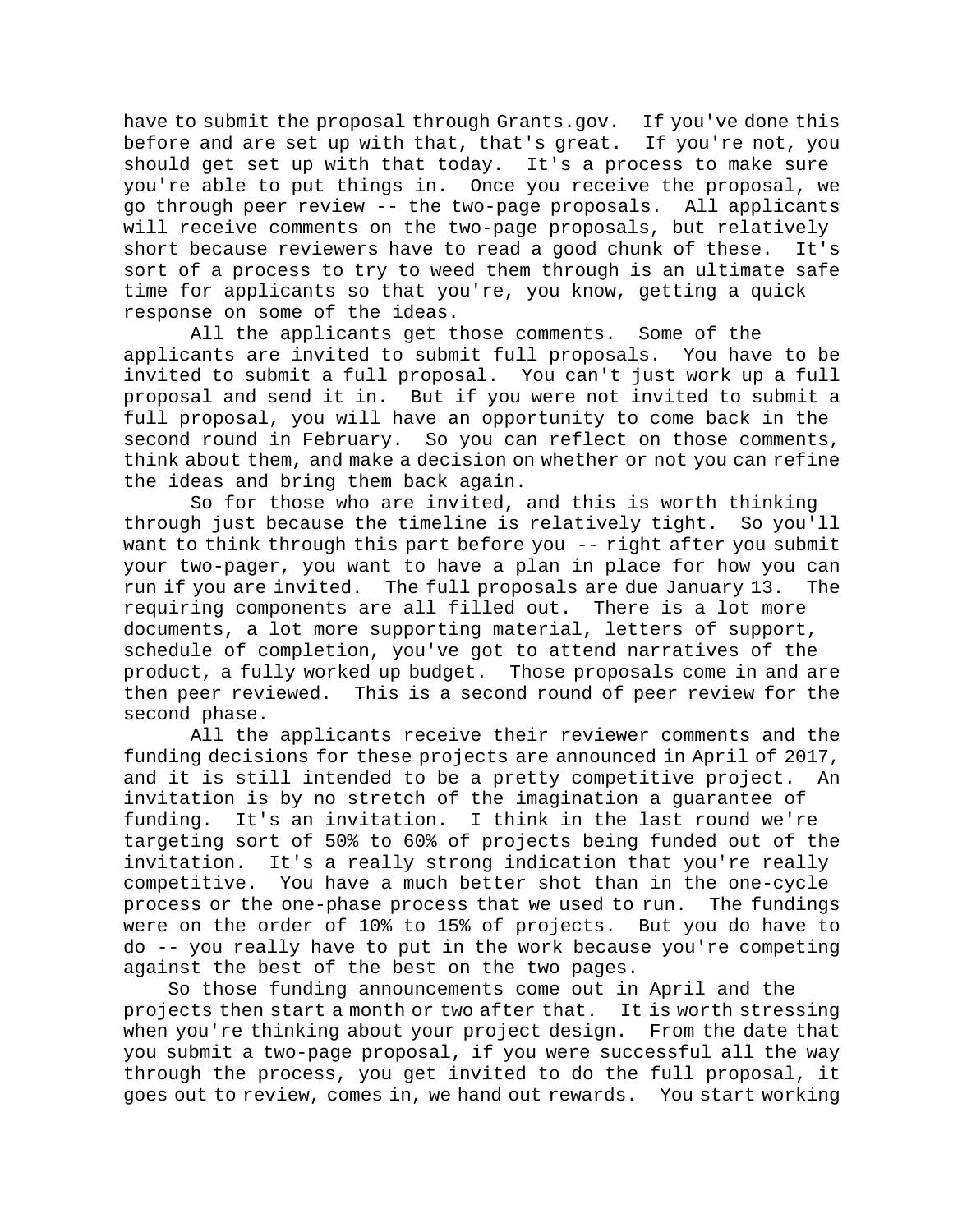on your project 8 to 10 months out from when you apply originally. So that's just an important thing to be thinking through in terms of where you're at and where you will be at when a project could be funded.

So the key dates, the preliminary proposal is due on September 1. The notification coming out for those is in December. And then the full proposal is due the 13th of January. So you end up with four to six weeks to get that full proposal together. So you really want to make sure you got things tied up and work to happen on that because it is going to be an aggressive deadline to meet. But you've got sort of a really good indication that you're on the right path if you get invited. The notification is in April. And projects beginning the first of the month -- is that May, June, July -- May, June, and July. And we'll stress that we can only make grants to eligible applicants, with the eligibility criteria to first sort of sift through this, that submit complete application, so all of the documents that are required. All of the conditionally required documents also need to be there if you are, sort of, in the condition of meeting those. And one thing we would stress is that for full proposals, almost everyone does need to do the Digital Research Form and but that is all filled out in the Notification of Funding Opportunity.

And the applications must be submitted before the deadline. There is really no exceptions on this point. You need to come in through Grants.gov and get it in by the deadline.

The other requirements which are sort of critical to point out. You do need to have a D-U-N-S Number. If you're unfamiliar with that, if you're at an institution -- a big institution, there is a good chance that your grants folks know all of this stuff. You want to confirm that they're good to go on it. The D-U-N-S Number need to be registered with the System of Award Management, which is Grants.gov. You need to have the account.

I will stress that these are not things to do the week before you apply. They're things that you need to do today or, you know, in the next few days to make sure that you are all lined up to be able to do this. In most case, if your organization regularly applies for federal grants, this is stuff that your institution can cover, but you need to confirm it because the last thing you want is to put a bunch of time into the proposal and then not have met some of these requirements and then we'll give you sad messages about it and we can't really do anything. It's part of the core requirements of eligibility.

So backing up a little bit. We'll give you some indicators about key elements for preliminary proposals. As I mentioned before, there is about three paragraphs about this now, in detail, about how to put together your two-page preliminary. We also have examples from previous years up on the website. If you go and look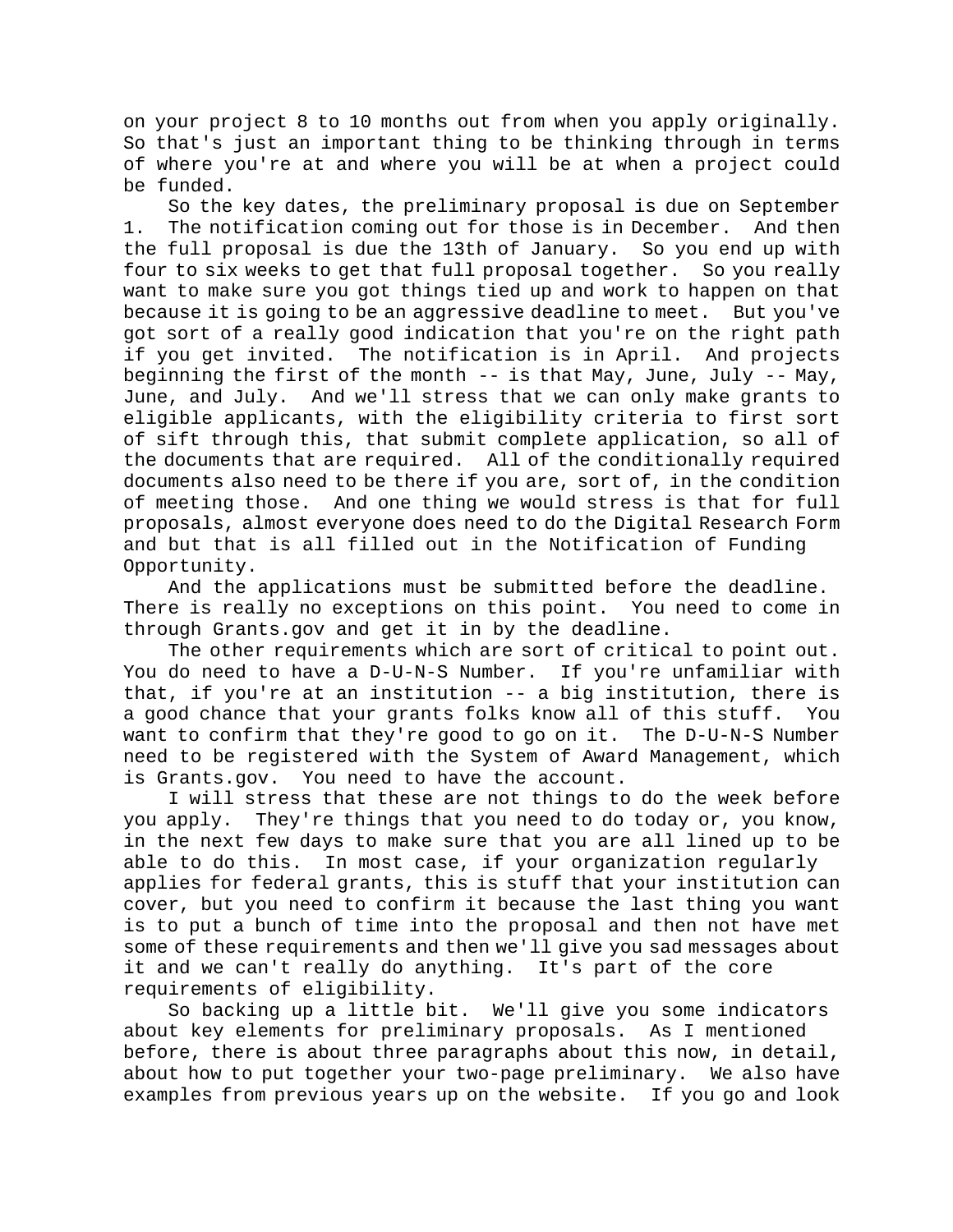back at some of those project, can you find the original two-page proposals down at the bottom and see where their ideas started from. We wanted to sort of pull out a couple of key points here. So you want to be clearly identifying the project director, the partners,<br>the lead institution, the partner organizations. It's often best the lead institution, the partner organizations. to do that right up front in the first sentence. Organization such and such, and such and such, and such and such are going to work together to make X or accomplish Y. So it's really like an abstract of the project in that first sentence.

Then you're going to want to situate the project in current research and practice. So this is -- there is a point in the characteristics of a successful project that stresses the importance of something being sort of timely or resident or a sort of need the field has right now. You want to give an outline of the proposal. So what will the actual work look like? How will it be accomplished? Method, approaches. If it's a research proposal, sort of design of the research process.

Then you want to make sure that you're connecting with the points that are relevant for the product category. Again, the notice has information about this, what each category is focused on, and how you can build and connect in with that.

Lastly, articulating -- lastly, articulating the project, how will the field be different? What is the impact going to be, specifically for the work that you've done and more broadly for the field?

And then the last piece you need, which is required, so you have to do this, is to include a paragraph about the budget. You're not going to give us a budget form or fully articulated budget. You're going to give us one paragraph that has a top-line number and a bit about how it's broken into different categories that ultimately would be on the budget form.

All of this is supposed to give a reviewer a chance to sort of have a feel for how the project would work and come together without you going into all the detail about it. So you're really writing a solid -- they shouldn't have a good sense of how it would work.<br>Describing these cases as sort of being a movie trailer. Like the Describing these cases as sort of being a movie trailer. reviewer would say, I want to see the full movie, in this case the full proposal. Just sort of hitting the high points and giving them a sense of how it would work, and a sense of what money would be used, and where that money is going.

That's a bit about pre-proposal. We put up a blog post last year about trying to put -- how to put your best foot forward in this. One, you've already checked the first box which is participate in the webinar. Pat yourself on the back. Especially since we posted the information about this webinar very -- you guys are the eager folks watching when the news comes out of IMLS.

So you participated in the webinar. Go and make sure you're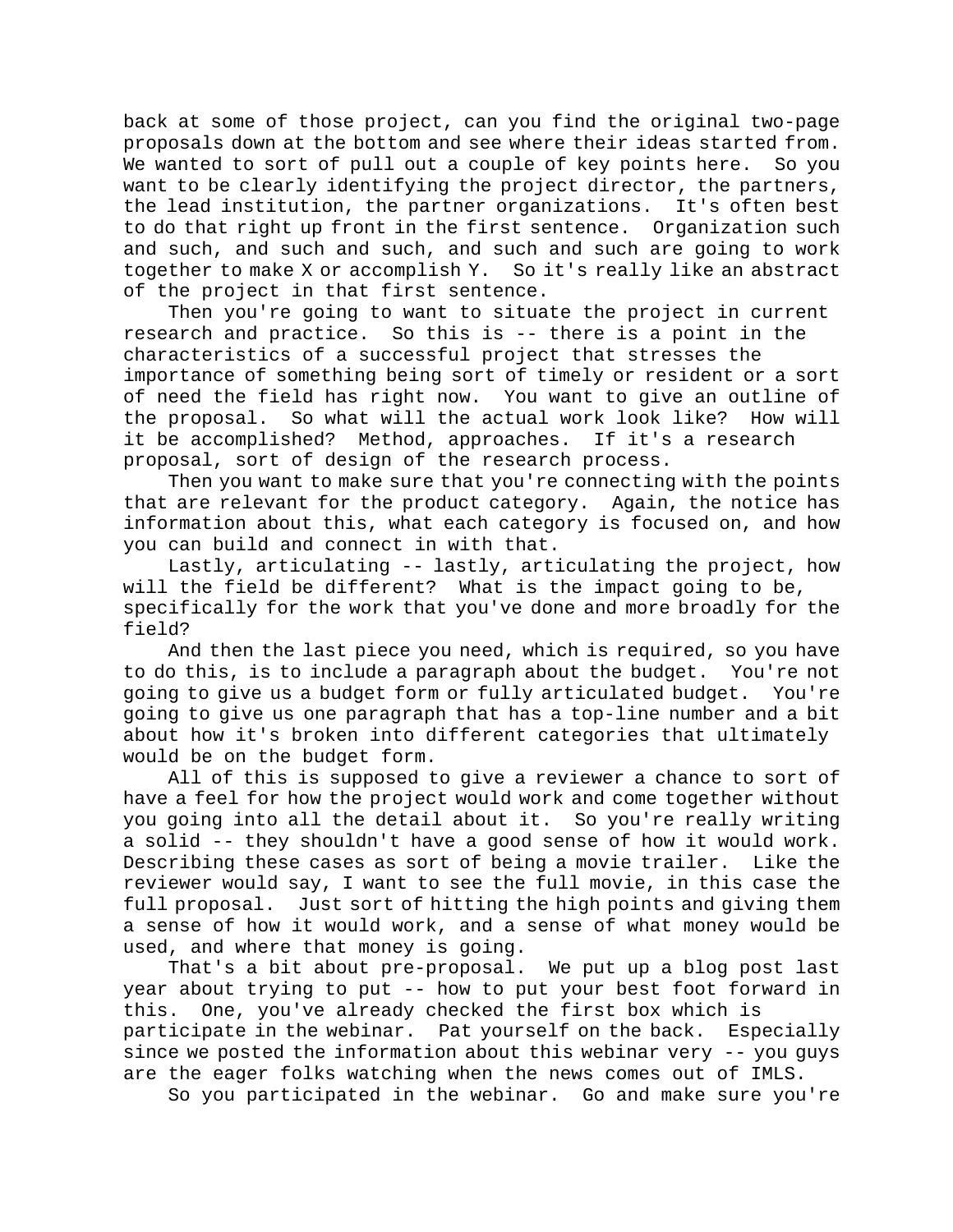really looking at the program and that your project and your objectives align with the program. Look at some of the previously funded two-page proposals because that really gives you a sense of things that made it but sort of hit the right tones for reviewers.

With that, I encourage everyone to be in contact with a Program Officer. Our job is here to -- our job is to help people put together the most competitive application they can. So we're here for everyone and that's our service that we're encouraged and sort of step up to do. So we are here to help.

Get the goals clear and up front. We also encourage folks to think through the title of a project. When someone is -- imagine you're a reviewer looking at a stack of 20 of these or something, like that that you're reviewing. Use that title to really communicate some of the key elements of the work in the area that you're working in.

There was a question about what's the best way to reach out to the Program Officer? I think email is generally the best way to do it. A fair amount of us are traveling and in and out of the office a good bit, but we're sort of keeping track of our email as long as, you know, we're not out on leave or something like that. I would email the Program Officer that is named on the landing page for the Notification of Funding Opportunities has contacts in the offices. So just reach out to one of us and we can help figure out who would be the best person to field that in the organization.

So also, ensure that you include that budget paragraph. It is required, and that is what's going to communicate to the reviewers where the money is going to go. And then we encourage you to get someone who is not familiar with the core elements of the specific area you're working in to read the proposal. Ultimately, you want this to be something where someone who knows a bit about libraries, but isn't necessarily exactly in your niche, to read this and say oh, I guess this would have a big impact. This seems resonant to me. And please, please be sure to submit all the required Your proposals cannot be reviewed or considered if you do not include all the required documents and that's true for both the preliminary proposals and there are many more required documents for the full proposal. And obviously, that would be a real big loss if you made it all that way and you missed some technical document or something like that that is required. So we need you to get those in. There is a link at the bottom where you can follow up more on these points.

We are going to have another webinar on performance measures. This is something that was rolled out in the last two years. Every project needs to include a report measuring performance, and we're going to have so IMLS staff talk through this in more depth then. So please check that out. And also, entirely described in the Notification of Funding Opportunity, but if you want another chance